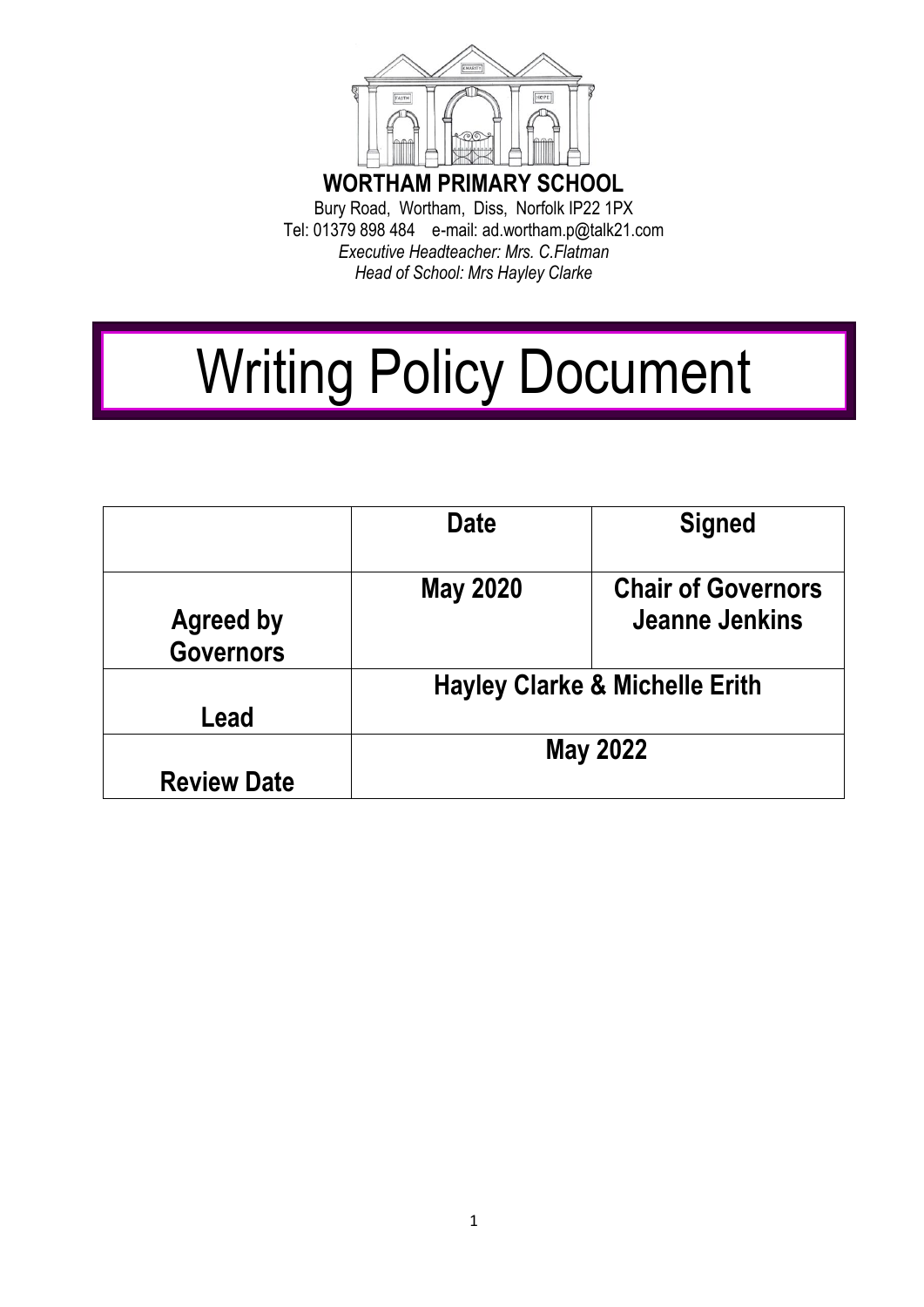#### **Wortham Primary School**

## **Writing Policy**

## **VISION AND AIMS:**

At Wortham Primary school we place a high importance on children developing a life-long love of writing and strive to provide a rich and inspiring English curriculum for this to be achieved. We believe it is vital that our children develop the skills and knowledge not only to be 'secondary school ready' but to go on to become confident and effective communicators in the outside world.

Our aims for the teaching and learning of writing are that all children should:

- $\triangleright$  Be able to write effectively, for different purposes and audiences and for enjoyment. To write with neat handwriting, correct spelling and accurate punctuation and grammar.
- $\triangleright$  Be able to communicate effectively and with confidence using Standard English.

## **STATUTORY REQUIREMENTS:**

The statutory requirements for the teaching and learning of English are set out in the National Curriculum in England: English Programmes of Study – Key Stages 1 and 2 (2013) and in the Communication and Language and Literacy sections of the Early Years Foundation Profile (2021).

# **TEACHING AND LEARNING**

At Wortham Primary, we aim to inspire our children to have a love of writing. We aim to plan our lessons so that they capture the children's interest, giving them a reason to write and using a wide range of teaching strategies as detailed in our 'Key Teaching Strategies for Writing' (see Appendix 1). Each class has a dedicated English session every day which may take on a focus of reading, writing or spelling, grammar and punctuation (SPaG). Clear learning objectives and success criteria, in the form of 'good, better and best' or a checklist are provided for the children to refer to so they can check the level they are currently working at and what they need to do next to move on in their learning. Lessons are differentiated to ensure all children can access the curriculum and to provide all children the opportunity to be challenged. Children in each class are also supported by a teaching assistant or by a Higher-Level Teaching Assistant. The English skills which children are taught are reinforced and applied in all other areas of the curriculum.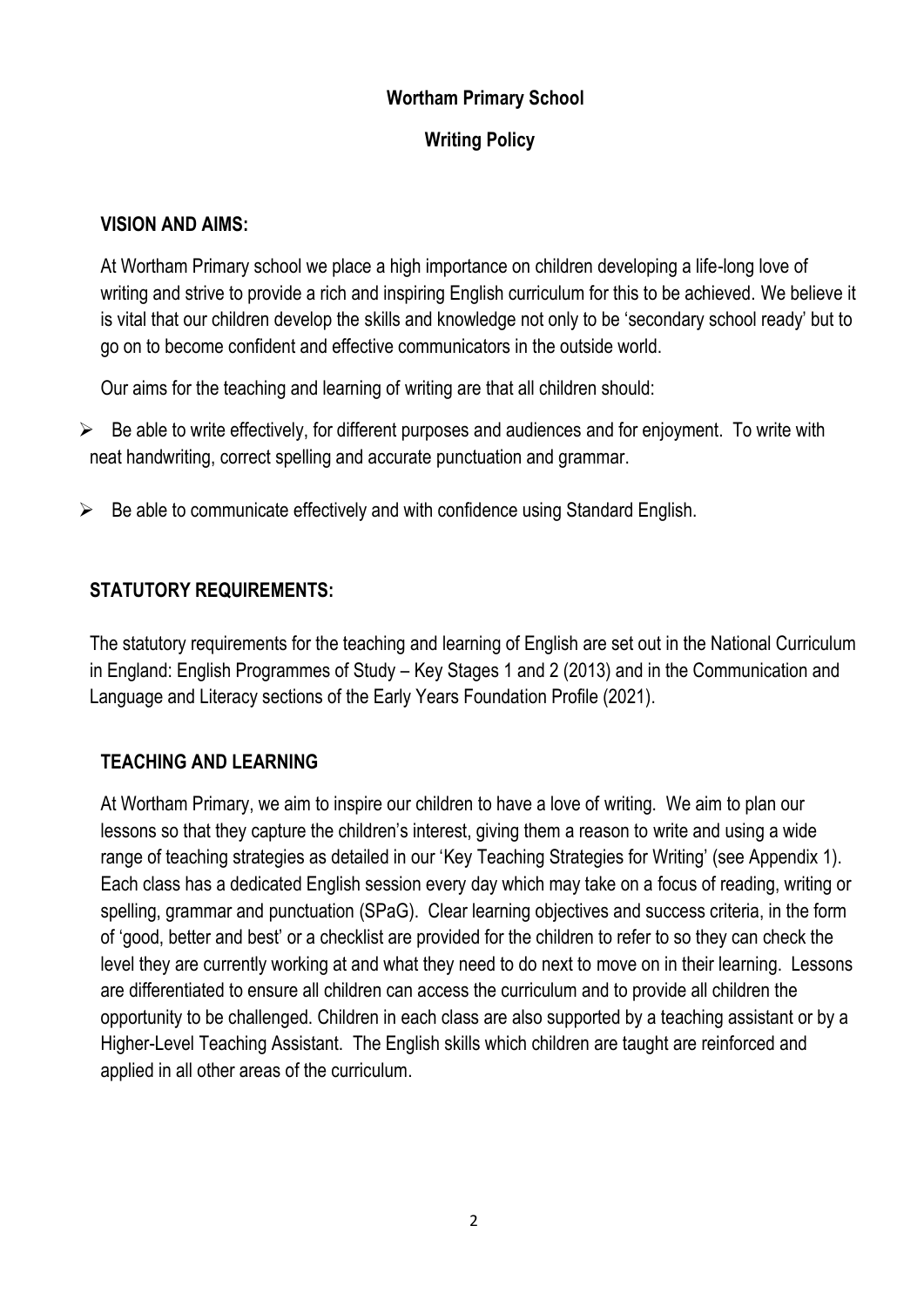## **APPROACHES USED TO TEACH WRITING:**

# **EYFS and Year 1**

- $\triangleright$  During their first year of school, children are strengthening their fine and gross motor skills which in turn support the development of their writing. We therefore include a range of opportunities in the provision for children to develop their fine and gross motor skills, for example, using tweezers to pick up items, using water and paint brushes to make marks outside and manipulating playdough.
- $\triangleright$  We value that at this stage, children are emergent writers where they will make marks in their play before moving onto forming letters and words. Therefore, the class environment, including the outdoor area, is set up so that children can access a range of materials to mark make with, for example they can use paint, pencil, chalk and sand.
- $\triangleright$  As children begin phonics sessions, children are encouraged during their play and in adult led activities to apply their newly taught phonics skills and to 'have a go' at writing. Every attempt at mark making and writing is valued.
- $\triangleright$  To encourage children to practise their phonic skills and to write in their play, motivating purposes for them to write for are provided alongside a range of interesting resources for them to use.
- $\triangleright$  In year 1, children receive English lessons to further develop their early writing skills. During these sessions, the class teacher will focus on the composition aspect of writing as set out in The National Curriculum (2014) for year 1.
- $\triangleright$  We use a range of strategies to teach writing, these include teacher modelling, guided writing in small groups, writing in pairs, using drama and stories to stimulate ideas for writing and giving children exciting and purposeful reasons to write. These are called our 'Key Teaching Strategies for Writing' (Appendix 2).
- $\triangleright$  Throughout the term children will be given opportunities to write a range of poetry, non-fiction and narrative.
- $\triangleright$  Excellent pieces of work are shared with the class, displayed in the classroom and can be shared with the Head teacher.

# **Year 2 – Year 6:**

- $\triangleright$  From year 2 onwards, children will continue to have daily English sessions. Children build on previous skills and are taught the composition aspects set out in The National Curriculum (2014) for their individual year group.
- $\triangleright$  Not only do we aim to develop children into independent, confident writers, we feel it is also essential that we inspire and motivate all children to want to write and aim to achieve this through applying our 'Key Teaching Strategies for Writing' (Appendix 2).
- $\triangleright$  Children are taught to write in a variety of genres which will include types of poetry, narrative and nonfiction.
- $\triangleright$  We believe that writing skills from Reception through to year 6 should also be taught, applied and assessed across the curriculum, not just in English lessons. We therefore continue to have high expectations of the written work children complete in every subject.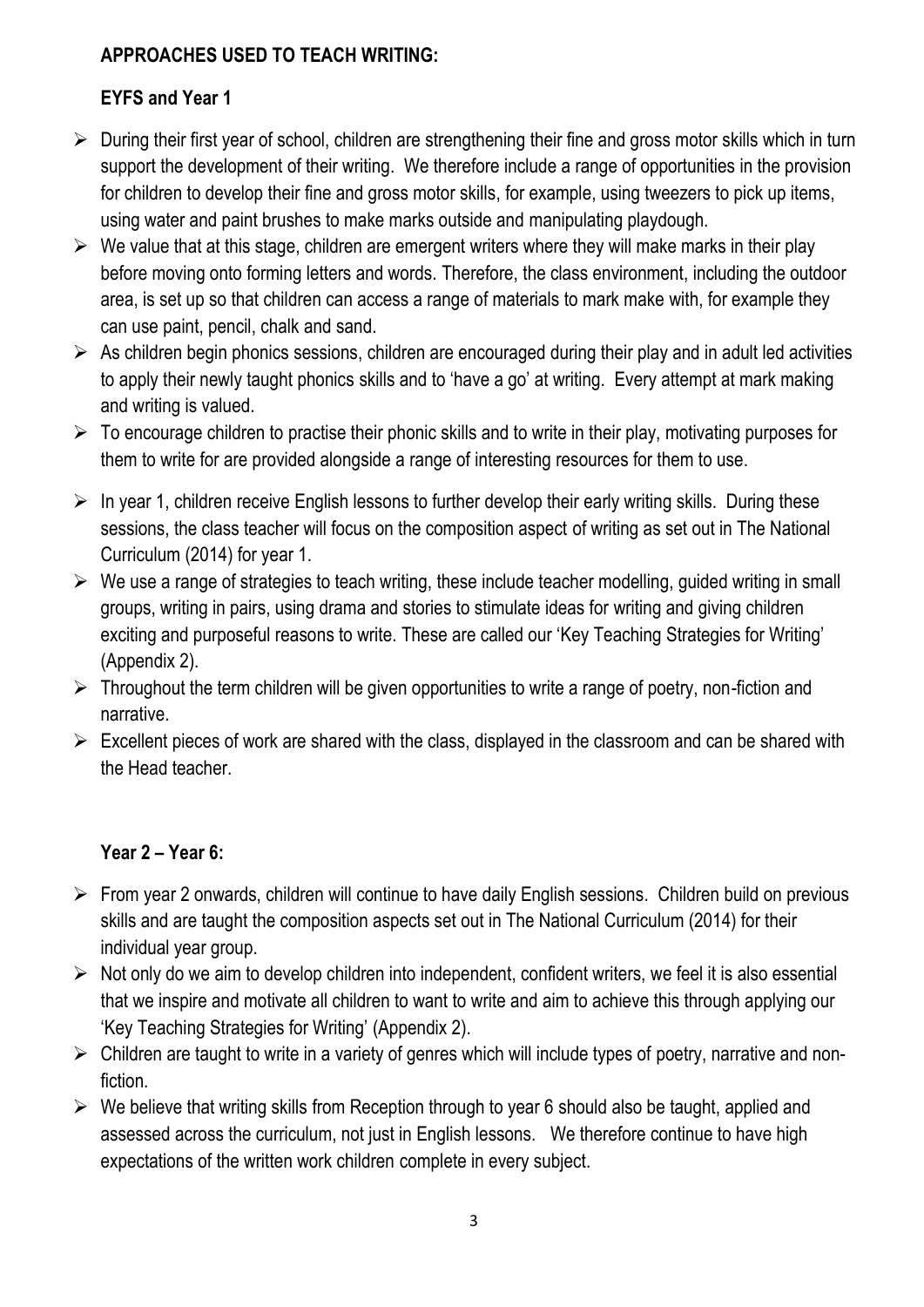## **SPELLING, PUNCTUATION AND GRAMMAR (SPaG):**

The teaching of spelling, punctuation and grammar is taught in line with The National Curriculum (2014). Each year group, from year 1, uses the National Curriculum (2014) to identify the terminology and skills needed to be taught during the year.

Children in Reception are taught the spellings of High Frequency Words including those that are nondecodable. Children in year 1 continue to learn High Frequency words including those that are nondecodable in addition to the words set out in the National Curriculum. As children move into year 2 and through to year 6 they continue to learn spelling rules and spellings set out in the National Curriculum. Spellings are taught daily and tested weekly.

Punctuation and grammar is taught to children in year 1 as part of their English Lessons and from year 2 onwards, children have a discrete session each week which focuses on a key element of punctuation or grammar.

## **HANDWRITING**

We expect all handwriting, across the curriculum to be of an excellent standard. Handwriting should be clearly legible, formed correctly, effectively joined and beautifully presented. Children should take pride in the work they produce.

To support the teaching and learning of handwriting we use the scheme 'Letter-join'. This is an online, handwriting resource that provides features of interactivity, animations of letter joins, activities and games. This is used within the classroom but also is accessed by children at home to continue their handwriting practice.

Letter-join begins in Reception with the children learning precursive patterns and continuous cursive, lower case letters. This is alongside increasing their gross and motor skills, ensuring they are ready for handwriting. Children in Key Stage One learn to form capital letters, printed letters, numbers, punctuation and other symbols. Children then learn how to join these, producing a cursive script style of handwriting. The fluency and speed of handwriting is then increased with regular practice. In Lower Key Stage Two, children are taught to improve the legibility, consistency of handwriting. In Upper Key Stage Two, children practice fluent handwriting across the curriculum and develop more of a personal handwriting style.

# **APPROACHES USED TO TEACH AND SUPPORT SPOKEN LANGUAGE**

We recognise the importance of spoken language in pupils' development, especially as it underpins the development of writing. We offer all pupils a language rich environment where their ideas are sought and valued. Children are encouraged to develop their communication skills throughout the school in a variety of contexts.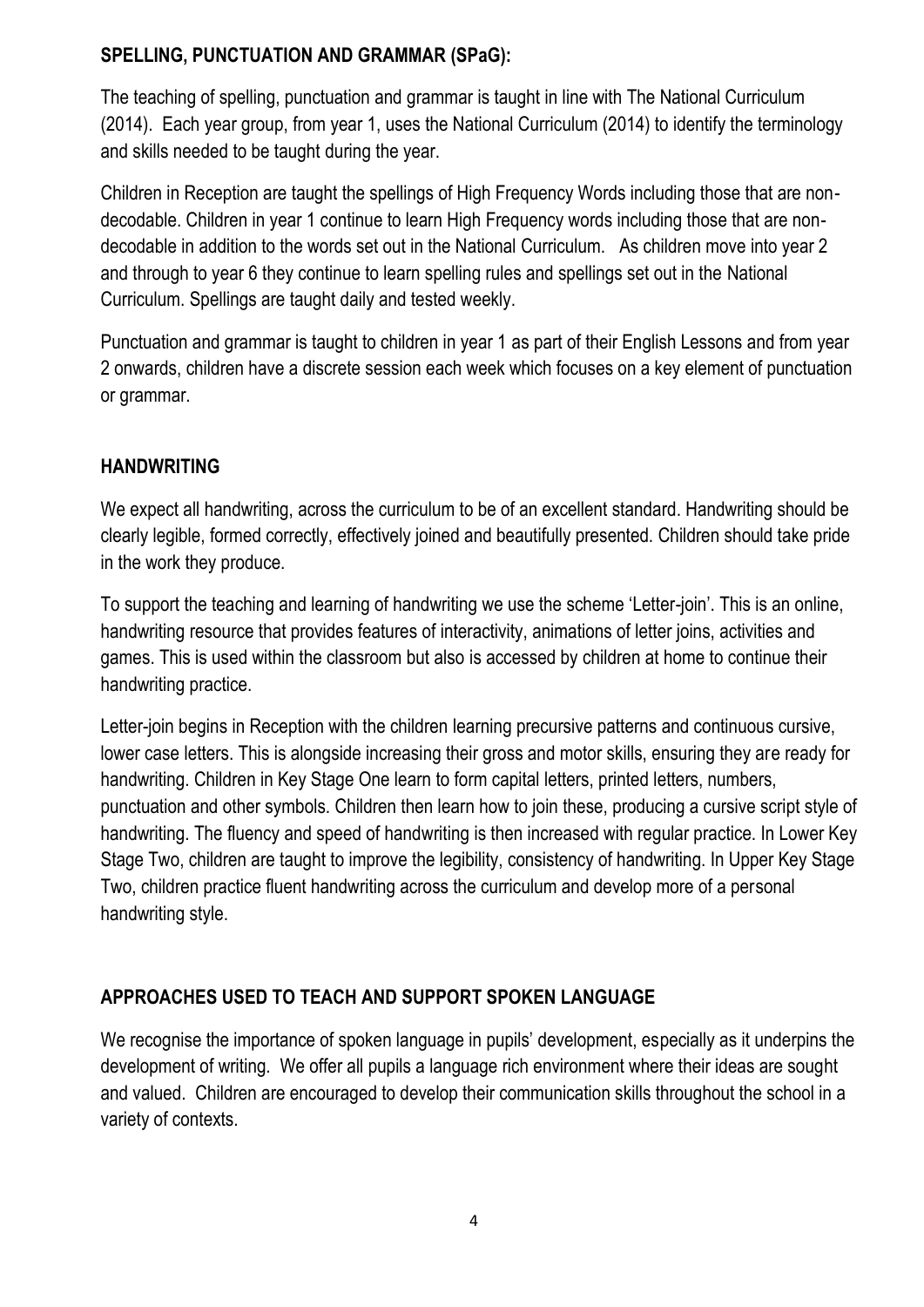## **In EYFS and Year 1 examples of these include:**

- $\triangleright$  Role Play
- $\triangleright$  Small World play
- $\triangleright$  Weekly 'Show and Tell' sessions
- $\triangleright$  Story time
- $\triangleright$  Listening to instructions on sound buttons
- $\triangleright$  Rhymes and songs
- $\triangleright$  Circle time discussions for example in PSHE and RE
- $\triangleright$  Recording their ideas on video using the I-pad
- $\triangleright$  Learning partners to discuss answers with before sharing with the class.
- $\triangleright$  Nativity and class assemblies
- $\triangleright$  School Council

# **From Year 2 – Year 6 examples of these include:**

- $\triangleright$  Learning partners
- $\triangleright$  Role play / drama activities
- $\triangleright$  Using film to record their ideas / to explain concepts.
- $\triangleright$  Debates / discussions during English and other curriculum areas.
- $\triangleright$  Performance and class assemblies
- $\triangleright$  School Council
- $\triangleright$  Circle time discussions for example in PSHE and RE

# **ASSESSMENT OF ENGLISH:**

# **EYFS:**

- $\triangleright$  On entry baseline assessment of Communication and Language and Literacy.
- $\triangleright$  Observations throughout the year recorded on Tapestry.
- ▶ Half termly assessment against all areas and recorded on school tracking document.
- $\triangleright$  Termly assessment against areas are recorded and tracked.
- $\triangleright$  End of year assessment to assess if children have met the Early Learning Goals set out in the Early Years Profile.

# **Key Stage 1 and Key Stage 2:**

# **Formative Assessment:** –

Teachers use 'assessment for learning' to ensure that planning and activities for children to complete build upon children's existing knowledge. It is used to assess how children are progressing in every session so that support and challenge can be given immediately to ensure all pupils make progress. Teachers will use a variety of formative assessment strategies during lessons which include: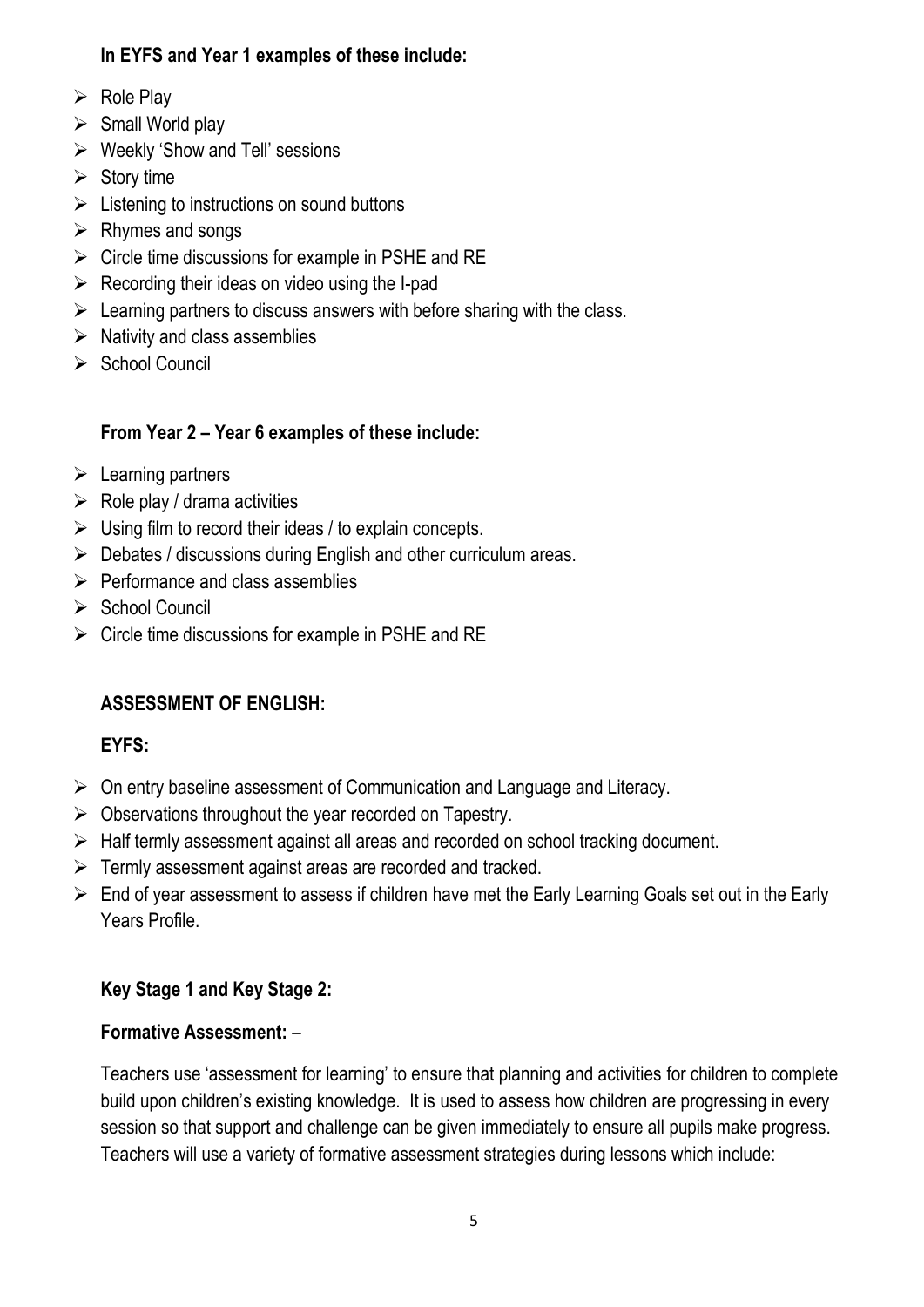- $\triangleright$  Providing a clear learning objective and success criteria in the form of 'good, better, best' or a checklist at the start of each session.
- $\triangleright$  Giving verbal feedback to individuals during the lesson.
- $\triangleright$  Marking children's books with regular next steps when appropriate.
- $\triangleright$  Peer and self-assessments.

## **Summative Assessment: -**

Summative assessment is the 'assessment of the learning' that has taken place and usually consists of an independent assessment or test.

- $\triangleright$  Year 1 will have a Phonics Screening Check at the end of the year. Year 1 are primarily assessed through teacher assessments.
- Year 1 will also have their word reading and comprehension assessed using Salford Reading.

Children are assessed from year 2 onwards using the following assessments:

- $\triangleright$  Independent pieces of writing are completed throughout the year and are assessed using 'Teacher' Assessment Frameworks' for year 2 and year 6. For years 1,3,4 and 5 we use the schools teaching assessment framework.
- $\triangleright$  At the end of each term the children have assessments in Spelling), SPaG (Rising Stars) and PIRA
- $\triangleright$  Those who are on our monitoring or SEND register will continue to have their reading age assessed using Salford Reading (October and April)
- $\triangleright$  Year 2 SATS in Reading, Maths, SPaG take place in May/ June. The results of these are used to help inform the teacher's assessments. Writing assessment at the end of year 2 is teacher assessment only.
- Year 6 SATS in Reading, Maths and SPaG take place in May/June. Writing assessment at the end of year 6 is teacher assessed.

*Please note that assessments are made under the conditions which children would normally work under. Therefore if children require extra time to complete assessments; need materials adapted or work need in a quiet space, these adjustments are made.* 

## **SUPPORTING CHILDREN WITH A SPECIAL EDUCATIONAL NEED OR DISABILITY (SEND)**

All children receive 'Quality First Teaching'. English lessons are planned and differentiation effectively so that all the children are not only supported in their learning but are also given the appropriate challenge to enable them to make progress. Appropriate and reasonable adjustments are made to how the curriculum is delivered and the resources provided so that children who have a special educational need or disability can continue to access the curriculum. Children with SEND will have a 'Pupil Passport' which details the interventions and additional support the child is receiving for English, if required for this curriculum area.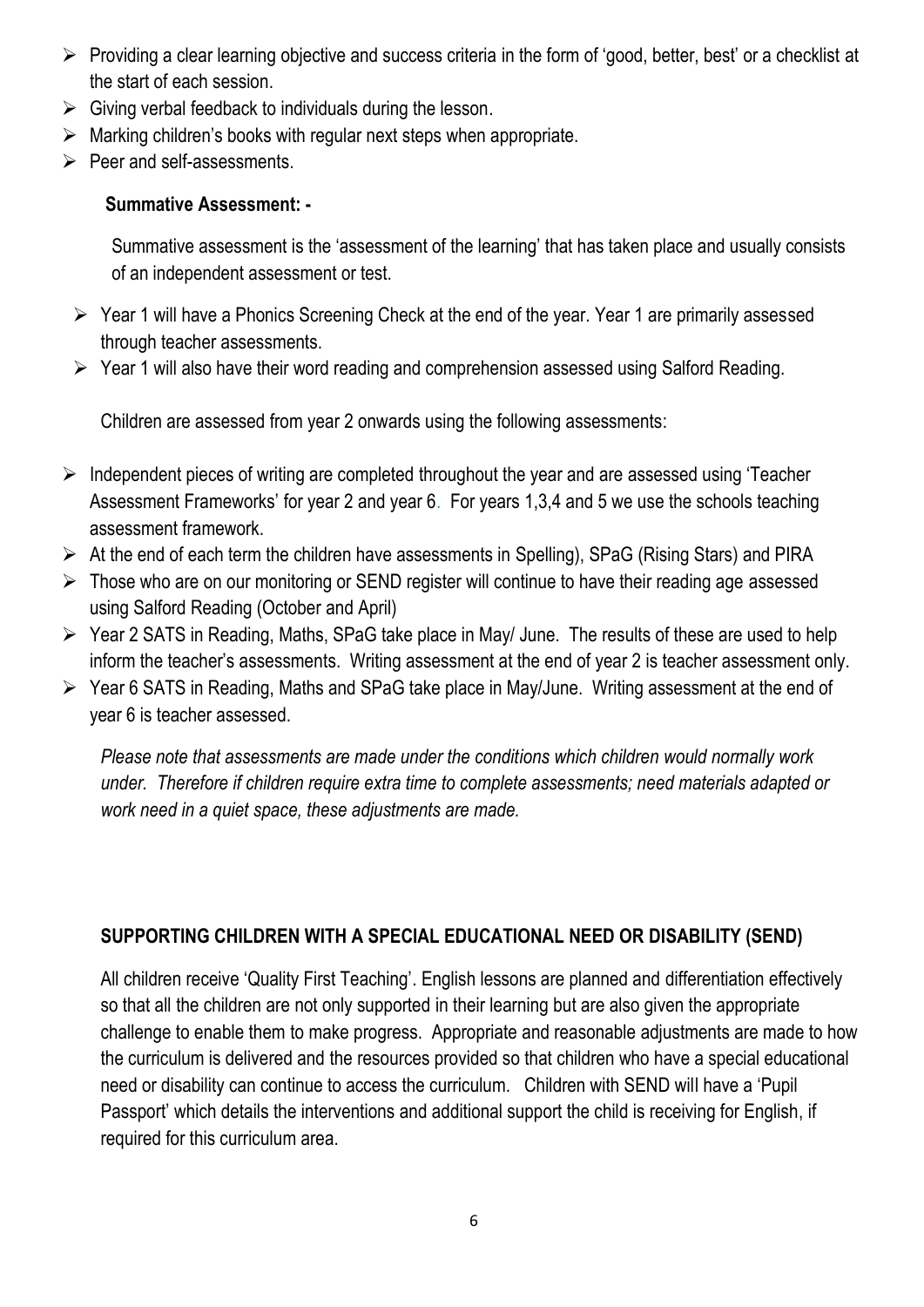#### **INTERVENTIONS:**

When a child is identified as needing extra support in English, we have the following intervention programmes and resources to use to support the child in their learning. These include: Ginger Bear, Elklan, Early Literacy Support (ELS), Dancing Bears, Fisher Family Trust, Apples and Pears, Toe by Toe, Beat Dyslexia, Clicker 6 and Word Shark. We also have time each week for small group interventions with our SENCo. These are planned to specifically meet the needs of the individual child or group.

## **PARENT INVOLVEMENT**

We encourage parents to be actively involved in their child's learning journey. We invite parents into school for 'Share Days' where they, or other family members, can come and join in with their child's learning. We also invite parents into school to hear children read, hold parent information evenings and include information about what their child will learning on the school website. We also ask parents to support their child at home by hearing them read and to learn their weekly spellings. Teachers formally report to parents about their child's reading and writing attainment and progress three times a year in the form of parents' evenings and reports.

## **STAFF DEVELOPMENT (CPD)**

Staff are supported by the subject leader in developing their practice and subject knowledge. A variety of courses are provided for staff to attend through a range of training providers, internally within school within our MAT. All teachers take part in internal moderation of their reading and writing assessments. Teachers also take part in external writing moderation with other schools.

## **MONITORING AND EVALUATION / ROLE OF THE SUBJECT LEADER**

English is monitored by the subject leader, governors and by the Head teacher. At the beginning of the year key priorities for English are identified using the School Development Plan and an action plan is formulated to address them. Throughout the year the subject leader, along with governors use this action plan to form any monitoring activities which include; planning and book analysis, learning walks and pupil perceptions. Throughout the year the impact of any actions taken place is evaluated and at the end of the year a subject health check is performed to identify areas of development and success.

The English subject leader is also responsible for:

- $\triangleright$  Providing leadership and vision
- $\triangleright$  Monitoring the delivery of the curriculum, including the use of the 'Key Strategies for Teaching Reading and Writing'
- $\triangleright$  Supporting staff in their planning and implementation of the National Curriculum and in assessing the progress of their children.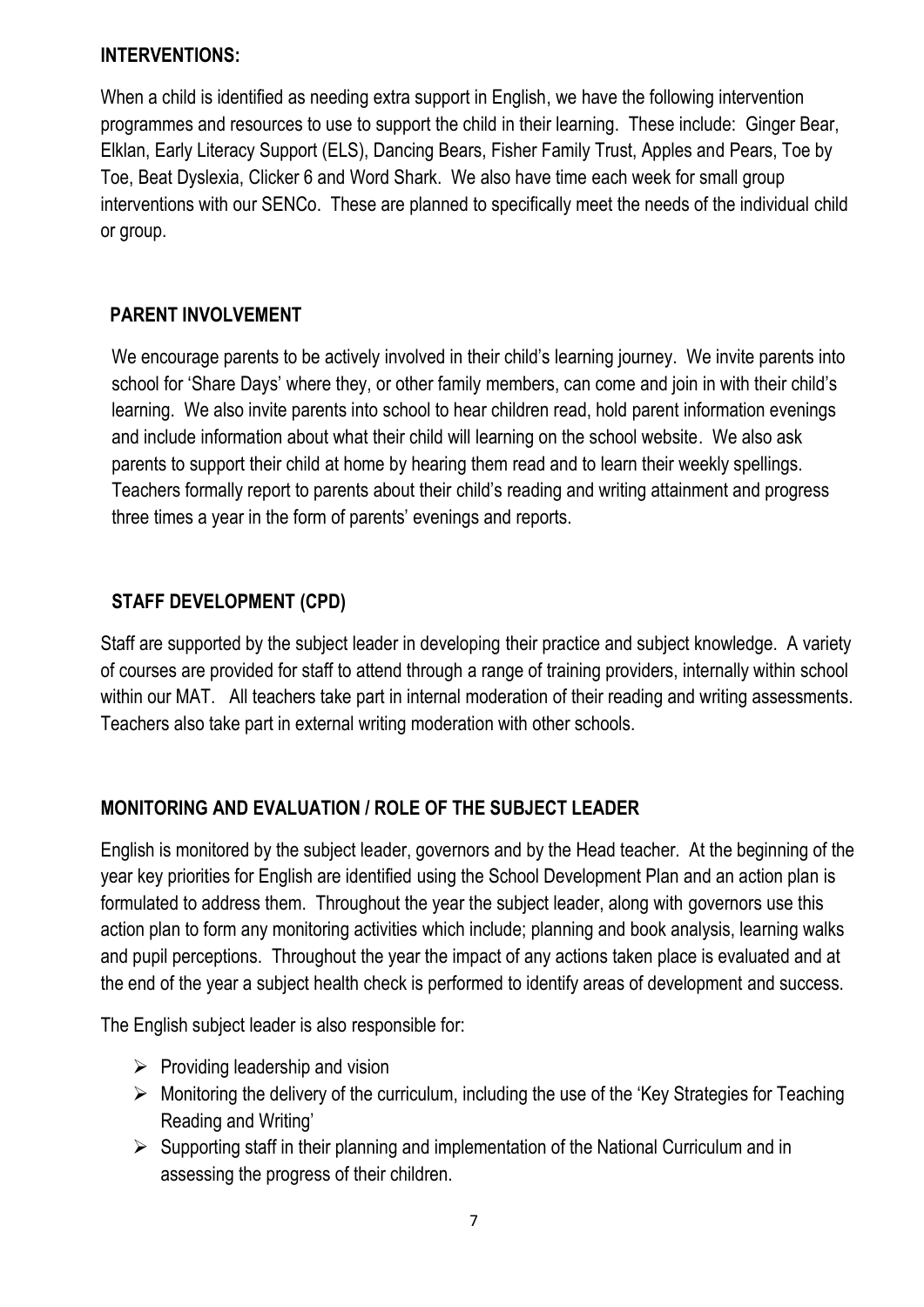- $\triangleright$  Purchasing and maintaining resources
- $\triangleright$  Reviewing the English policy
- $\triangleright$  Keeping up to date with any developments in the English curriculum and assessment of English
- $\triangleright$  Supporting staff in the teaching and learning of English.
- Maintaining a file of evidence, recording a range of English activities throughout the school.
- $\triangleright$  Organising key events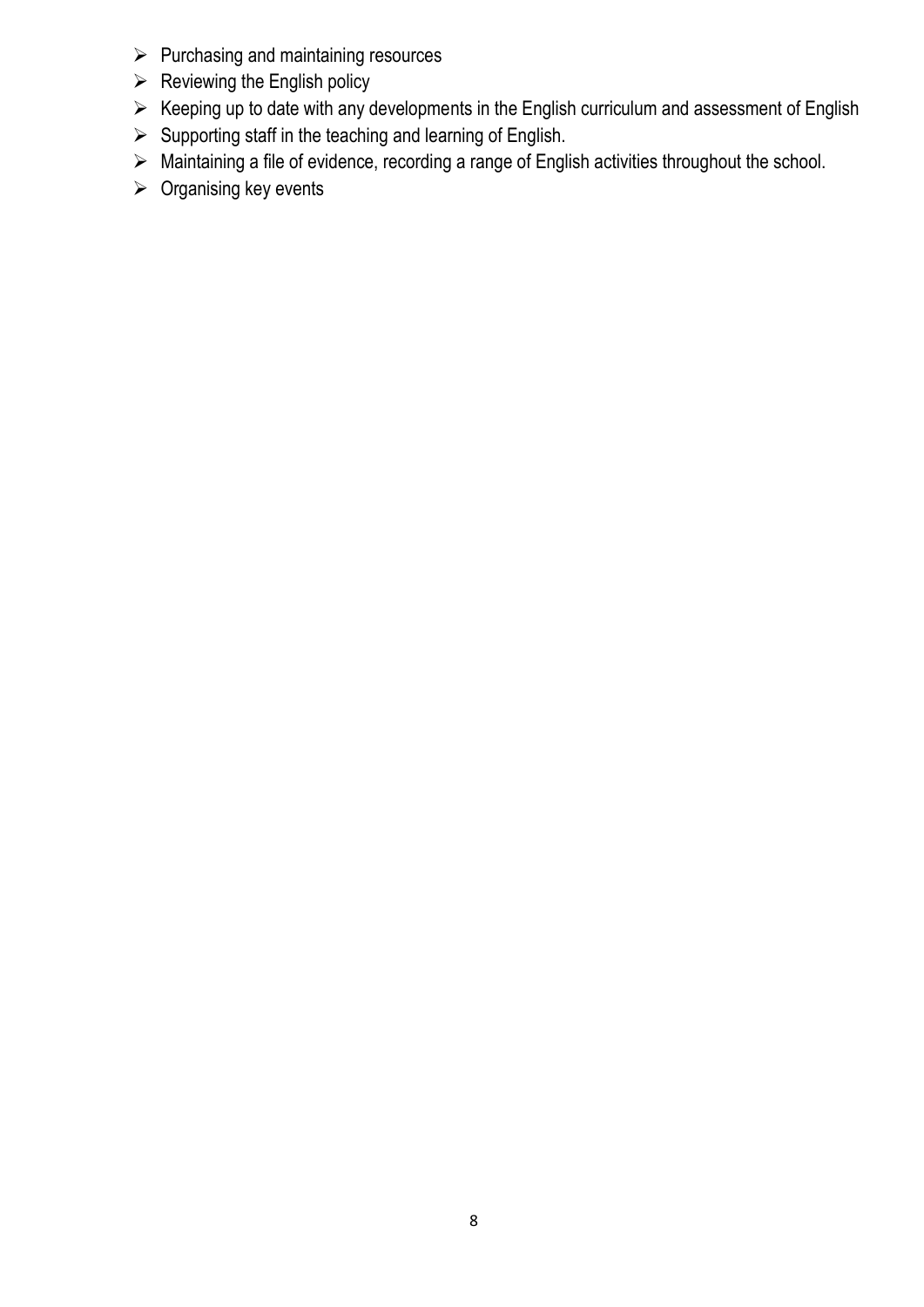## **Appendix 1:**

## **Key Teaching Strategies for Writing**

These are our strategies which must be taken into consideration / used when teaching writing

- $\triangleright$  High expectations of both verbal responses and written work
- $\triangleright$  Include writing across the curriculum, including extended writing opportunities
- $\triangleright$  Children to experience examples of the text type being taught e.g. highlighting key features
- $\triangleright$  Range of writing; poetry, non-fiction, narrative
- $\triangleright$  Planning must include multiple opportunities for children to share, listen and capture ideas. This should be achieved through the following:
	- Modelled writing (Children observe a high quality model of writing, produced by teacher or previously published material)
	- Shared Writing (Teacher writes children and the teacher take part in the writing together)
	- Guided Writing (Children write, teacher /TA supports)
	- Drama activities (Hot Seating, Conscience Alley, Walk the Story, Create a Character)
- $\triangleright$  Opportunities to magpie ideas from others
- $\triangleright$  Use mini plenaries to listen to good examples of writing from other pupils
- $\triangleright$  Have a hook when introducing writing and for the children to have an audience and purpose to write for
- $\triangleright$  Speaking and Listening should be an integral part of each lesson.
- $\triangleright$  Emphasis on exploring, understand and using new vocabulary.
- $\triangleright$  Lessons / daily warm up with the Teacher and TA doing the activity along with the children
- $\triangleright$  Displays: Working wall, examples of text
- $\triangleright$  Writing targets to be revisited every lesson
- $\triangleright$  Give children the choice of what to write
- $\triangleright$  Children to have opportunities to record writing in a variety of ways; talk buttons, Laptops, i-pads etc.

In EYFS, children's writing must be developed through the following:

- $\triangleright$  Both the indoor and outdoor learning environments must promote free play and opportunities for writing, with a range of resources and encouraging children to write in a range of positions.
- $\triangleright$  Priority must be given to develop the children's fine (creative area, funky fingers) and gross motor skills (lifting blocks, sorting large objects, water painting outside, mixing and scooping).
- $\triangleright$  Speaking and listening opportunities are paramount to support children with being able to talk about their experiences, develop their language and imagination in preparation to write (role -play, small world play, puppets, story sacks, story retelling props, and show and tell)